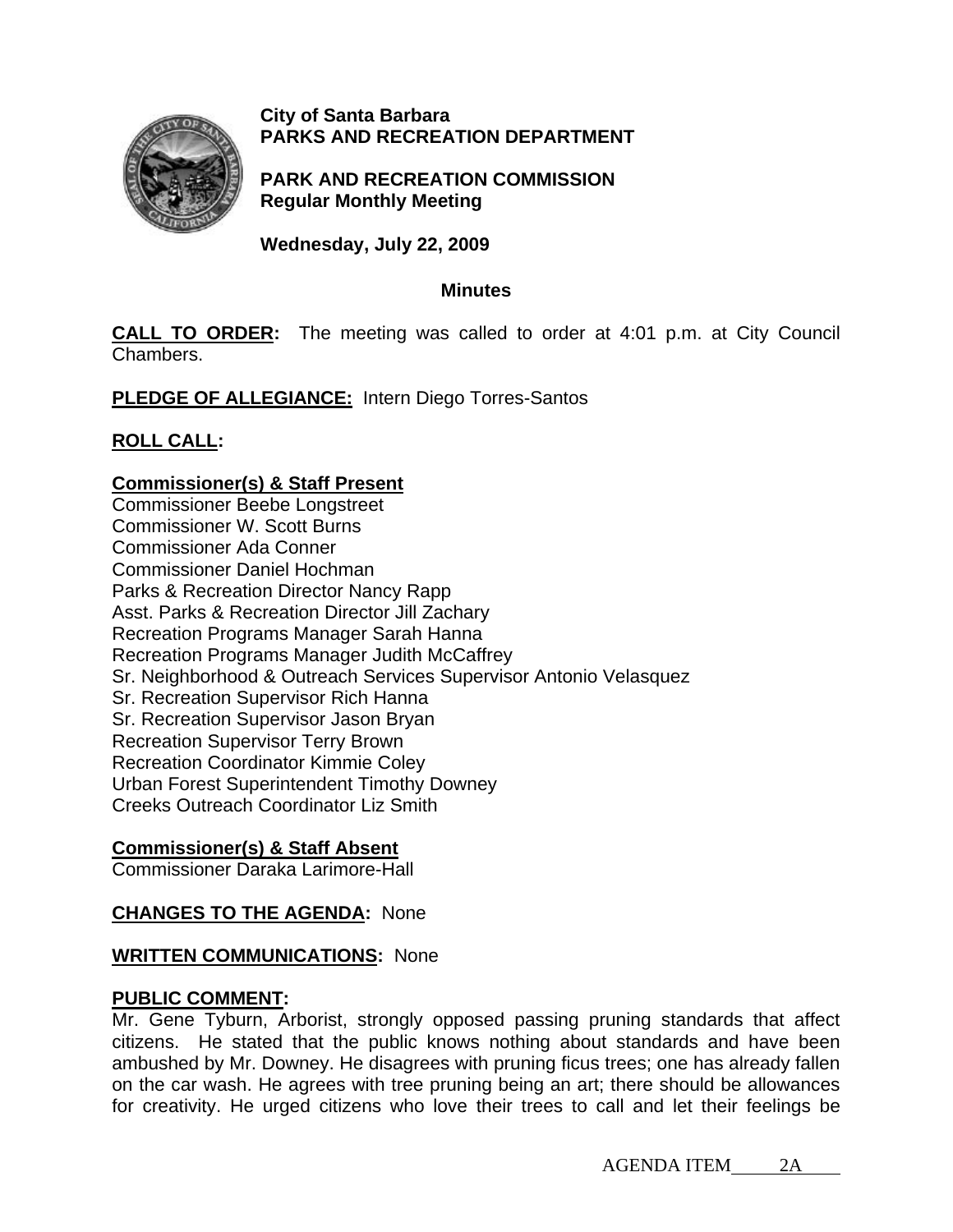known. He said he insists the public should be sent laws, regulations that govern trees on their private property and moratorium on citations.

## **COMMUNITY SERVICE RECOGNITION**: None

### **COMMISSIONER COMMITTEE ASSIGNMENT REPORTS:**

Commissioner Burns reported on the activities of the Front Country Trails Multijurisdictional Task Force. He said the next meeting is scheduled for September 2, 2009

Chair Longstreet talked about public safety and urged everyone using the trails to stay on the trails to protect what's there and to take responsibility and be very careful if using trails affected by the fire. Ms. Longstreet said the Front Country Trails Multi-jurisdictional Task Force is now meeting quarterly and progress is being made.

Commissioner Burns reported on the activities of the Arts & Crafts show Advisory Committee. He said the Committee has a vacancy for a member of the public. Ms. Rapp said that people interested in serving can contact Parks & Recreation at 564- 5418.

Chair Longstreet reported on the activities of the Douglas Family Preserve Technical Advisory Committee.

#### **COMMISSION AND STAFF COMMUNICATIONS:**

Ms. Rapp advised that the regular August meeting is typically cancelled due to nonpressing items on the agenda and vacation plans; however, staff is recommending the August meeting be held as scheduled. She said there are several items on the agenda and street tree issues that are time sensitive and need to take place in month of August. Ms. Rapp advised that the Street Tree Advisory Committee has recommended expanding size of that committee, and two items originally on July agenda were pushed to next month, including the election of the chair and vice chair. She further said that Commissioner Burns brought forth the issue of youth sports organizations being able to access City parks for sports practices, and staff has met with AYSO and other organizations and were ready to bring a report to the Commission, but the recommendation conflicted with zoning regulations, so staff needs to work with City Attorney on options. Ms. Rapp said staff will also present Advisory Committee recommendations at that time. She said there will likely be budget matters on the agenda also.

### **YOUTH COUNCIL REPORT:**

Intern Torres-Santos advised that the Youth Council held interviews and filled the three vacant positions, all came from Dos Pueblos High. He said the Youth Council is planning for the August Teen Exchange — the theme is "How to become a better leader".

Chair Longstreet thanked Intern Torres-Santos for attending the Commission meetings during the summer break.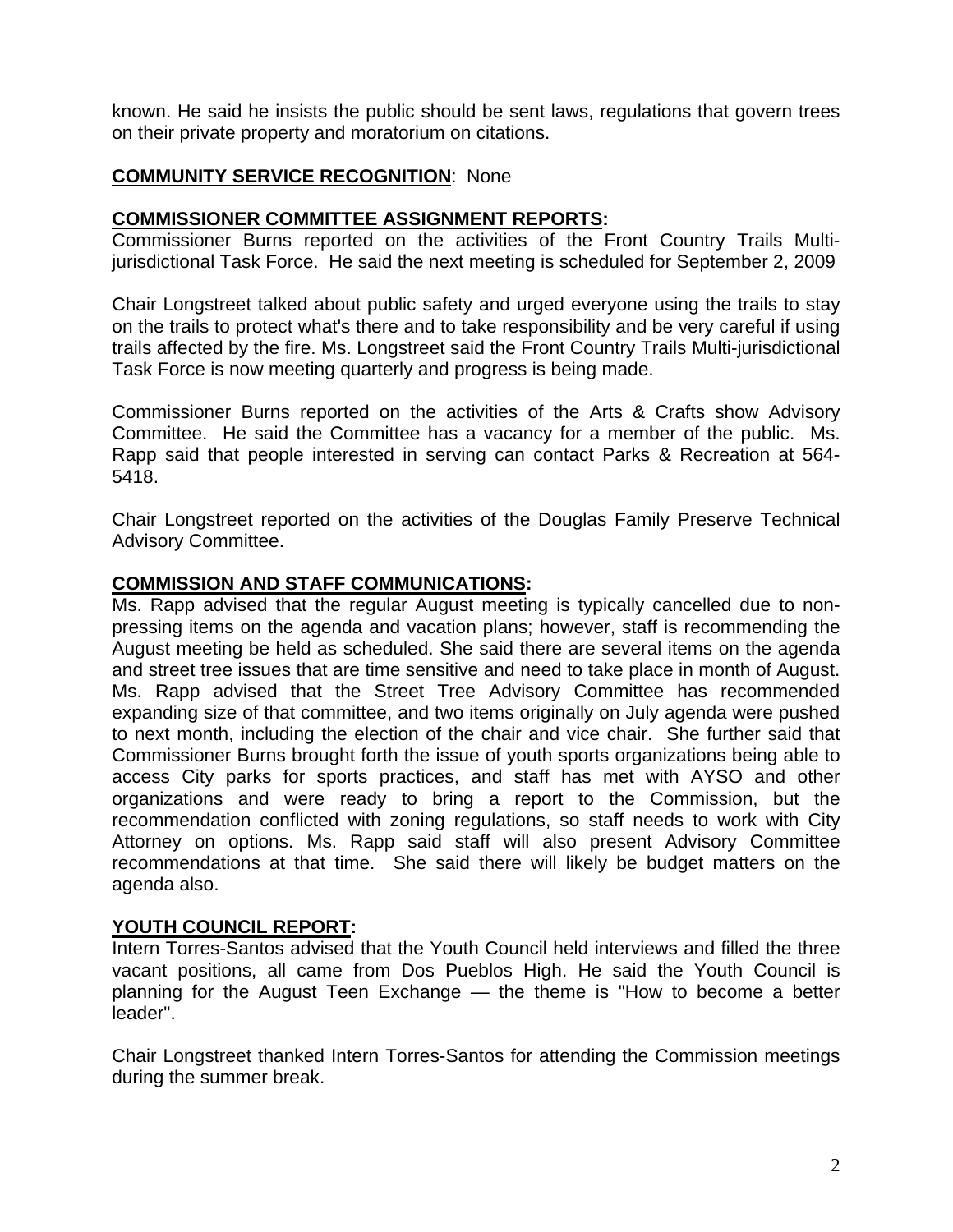### **CONSENT CALENDAR:**

1. **Summary of Council Actions: There were no comments on this item.** 

#### 2. Approval of Minutes

Recommendation: That the Commission waive the reading and approve the minutes of the regular meeting of June 24, 2009.

**Commissioner Daniel Hochman moved, seconded by Commissioner Ada Conner, and passed 4/0 to waive the reading and approve the minutes of the regular meeting of June 24, 2009.** 

#### **STREET TREE ADVISORY COMMITTEE ITEMS**

3.Street Tree Advisory Committee Recommendations

Recommendation: That the Commission: Deny the following Setback Tree removal requests.

A. 1316 Alta Vista Road - David Vasquez - Quercus agrifolia, Coast Live Oak

Public Comment - Joy Marshall said she has lived in her home, which is close to this address, since 1957. She said there are many oaks on the street that make the street special. Ms. Marshall said that the tree is healthy and provides some shade on the front rental unit, and that approximately 85% of lot is concrete. She said there is no break of landscaping except for this tree. She further said that a few years ago, the only other tree was removed and not replaced. Ms. Marshall said that she did not see problems on sidewalk, and everyone has problems with sewer.

Commissioner Hochman asked when, if ever, does a cost of repair enter into their purview—"already cost \$12k for repairs"—is there some level of damage or destruction being done by a tree?

Mr. Downey said there is no specific cost determined. He said a tree is evaluated for the value it provides; everything submitted is taken into consideration. Mr. Downey said that ultimately, the decision is based on criteria, none of which includes cost to the applicant.

#### **Commissioner Beebe Longstreet moved, seconded by Commissioner W. Scott Burns, and passed 3/0 to deny the removal request identified in item 3A.**

**Commissioner Hochman abstained.**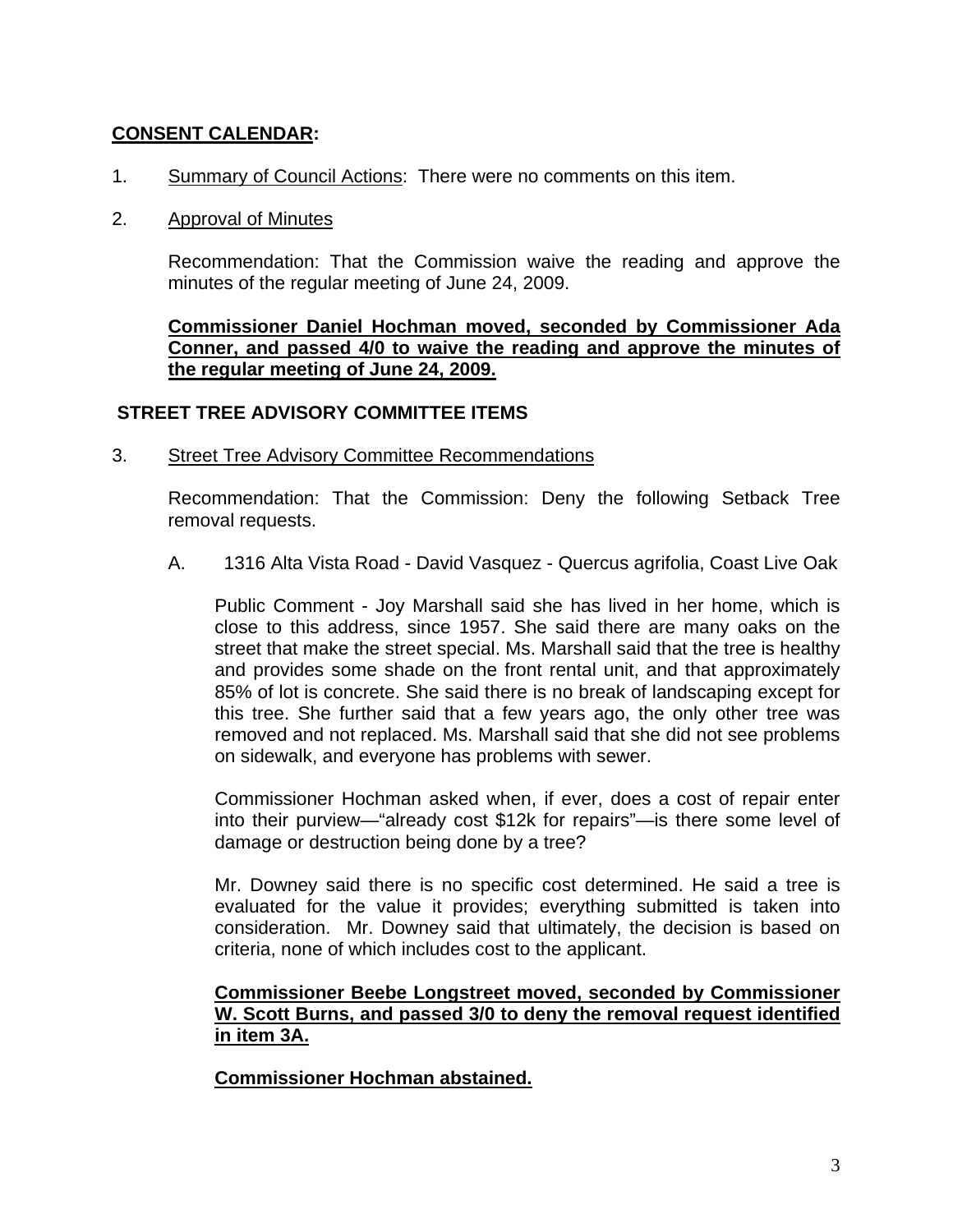B. 1127 Harbor Hills Lane - Harold L. Votey Jr. - Washingtonia robusta, Mexican Fan Palm

**Commissioner Ada Conner moved, seconded by Commissioner W. Scott Burns, and passed 4/0 that to uphold the Street Tree Advisory Committee and staff recommendation to deny the removal of the tree identified in item 3B.**

#### **ADMINISTRATIVE AND STAFF REPORTS**

4. Carrillo Recreation Center Seismic Renovation and Rehabilitation

Recommendation: That the Commission receive a report on the status of the Carrillo Recreation Center seismic renovation and rehabilitation.

Chair Longstreet commented that she is excited to see the project moving forward.

Commissioner Burns asked where staff will be moving to. Mr. Bryan advised that Active Adults & Classes will be relocating to the Davis Center, Youth Programs will be moving to the Bath House, Ms. Hanna will be moving to the Cabrillo Pavilion (upstairs), and Teens will relocate to the Teen Center.

Commissioner Burns asked who Julia Morgan is. Mr. Bryan advised that Julia Morgan is 4th female architect in American history and California's first. He said she is the Architect of Hearst Castle. Mr. Bryan explained that after the large San Francisco earthquake, her buildings were some of the only ones left standing.

Commissioner Hochman asked for clarification of the pie chart of project costs. Mr. Bryan said the chart in the report is from John Schoof, who created it a while ago as a part of a Council Agenda Report. He said the budget has changed since that report was created. He further said it is Included as backup material because it goes into justification and rationale. Mr. Bryan said the numbers do not match because project has changed slightly in scope.

Commissioner Hochman asked if the 3 discretionary components, are included. Mr. Bryan said they are part of the packet. He said staff believes they can fit in to original budgeted amount, but may consider dropping them if numbers come back high.

Commissioner Hochman asked if the \$2.2 includes revisions. Mr. Bryan said yes.

Commissioner Conner asked about the boiler room. Mr. Bryan said it will become primary storage space. He said there were three boilers, one has been decommissioned; the two serving ballroom will be dismantled and the asbestos will be removed.

Intern Torres-Santos asked if the dance studio is under construction. Mr. Bryan said they are getting a third dance studio where Youth Activities offices are now. He said the walls will be moved and new floors put in. He said the downstairs dance floor will be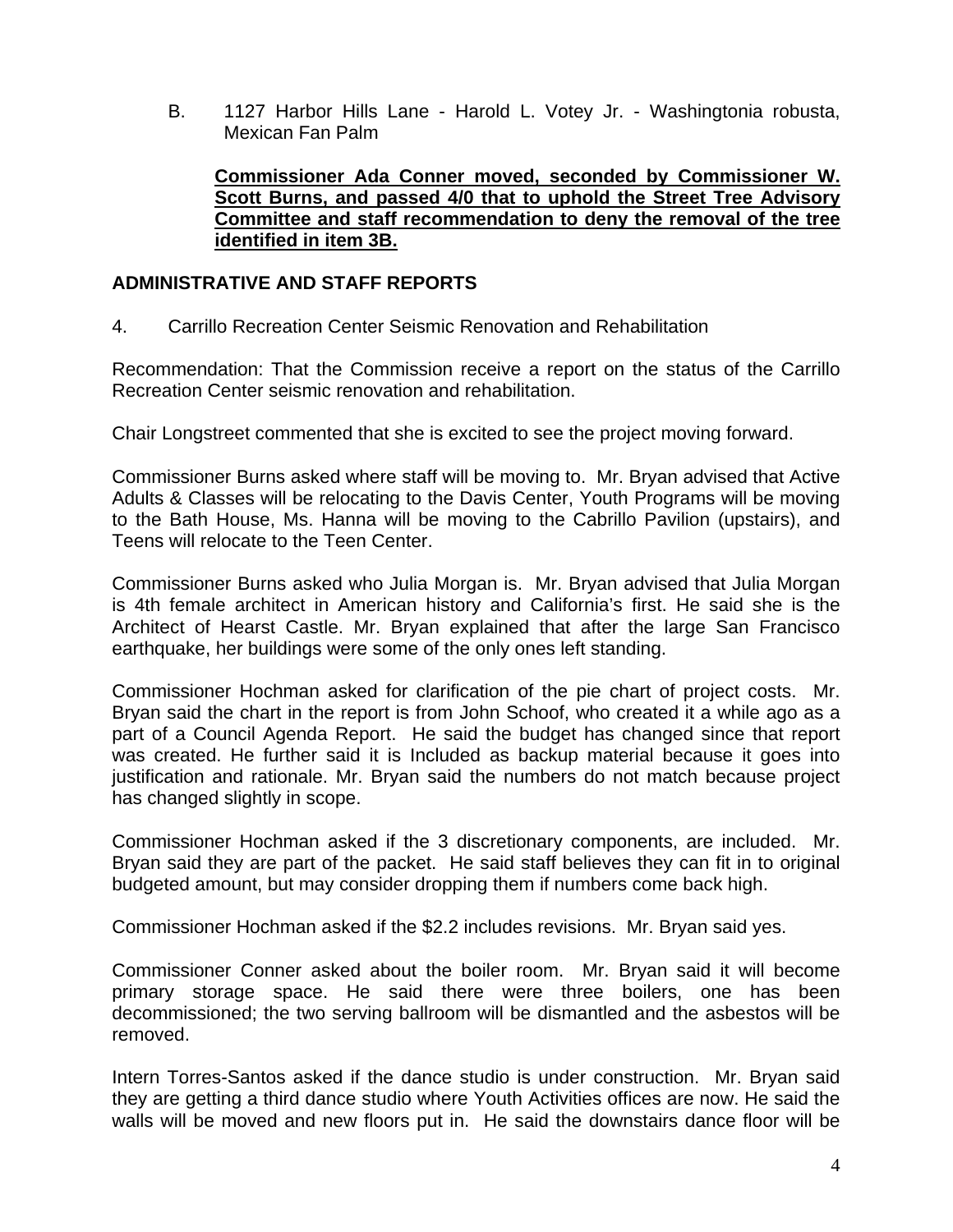replaced. Mr. Bryan said the upstairs studio has oak floor that will be refinished. He stated that they are trying to use as much of the existing building as possible.

Commissioner Hochman asked for clarification on the budget. Mr. Bryan said the original budget was \$5 million, then \$1.5 million was backed out for other projects; original budget numbers came in, looking at needing an additional \$2.2 million. He said the original \$6.7, from that time to now when bid package ready, budget has expanded.

Commissioner Hochman asked where extra \$300k came from. Ms. Rapp said that the extra \$300k comes from RDA; they have a capital discretionary fund for situations like this when you have a project that has come in slightly over budget.

Chair Longstreet said she is excited about the LEED certification, but is sad we'll never play basketball on roof of the gym. She said it will be a beautiful facility well into the future. Mr. Bryan said the Department was very fortunate; there are a lot of old buildings, but the Carrillo Recreation Center was moved toward top of list due to use.

Chair Longstreet said she is very pleased and thanked staff for their efforts.

Ms. Rapp emphasized budget related points that will be discussed when developing the FY 2011 budget. She said the adopted FY 2010 did take into consideration that the Recreation Center was closing and revenue would be down. Ms. Rapp said that as we look to FY 11, we can move programs back in; it is a tremendous activity center, and it does pose opportunities for increasing revenue next year to help with budget challenges. She said that the sprung wood floor is the only floor of its kind on the west coast.

5.Recreation Staff Training and Program Safety

Recommendation: That the Commission receive a presentation on hourly staff hiring, training, and certification requirements that are essential to the delivery of safe and quality programs for our community.

Commissioner Hochman commented that it is important that we pay attention to how we train our staff and that comprehensive training is so important. He further commented that it appears that we do it comprehensively. He asked what an optimal retention rate would be. Ms. Hanna said the target retention rate would be about 95%. It is cyclical; living in the community with UCSB and SBCC, the Department typically retains employees from 3-4 years.

Commissioner Hochman asked if there are ways to increase retention. Ms. Coley said that in Youth Activities, over past few years, they have been offering loyalty retention bonus. Each year it's been slightly modified, and there is a list of criteria, for example, the employee may only miss certain number of days, must attend trainings. She said that in the first year we did bonuses, and had about 95% retention; however, with the current budget situation, she is unsure of future of bonus program.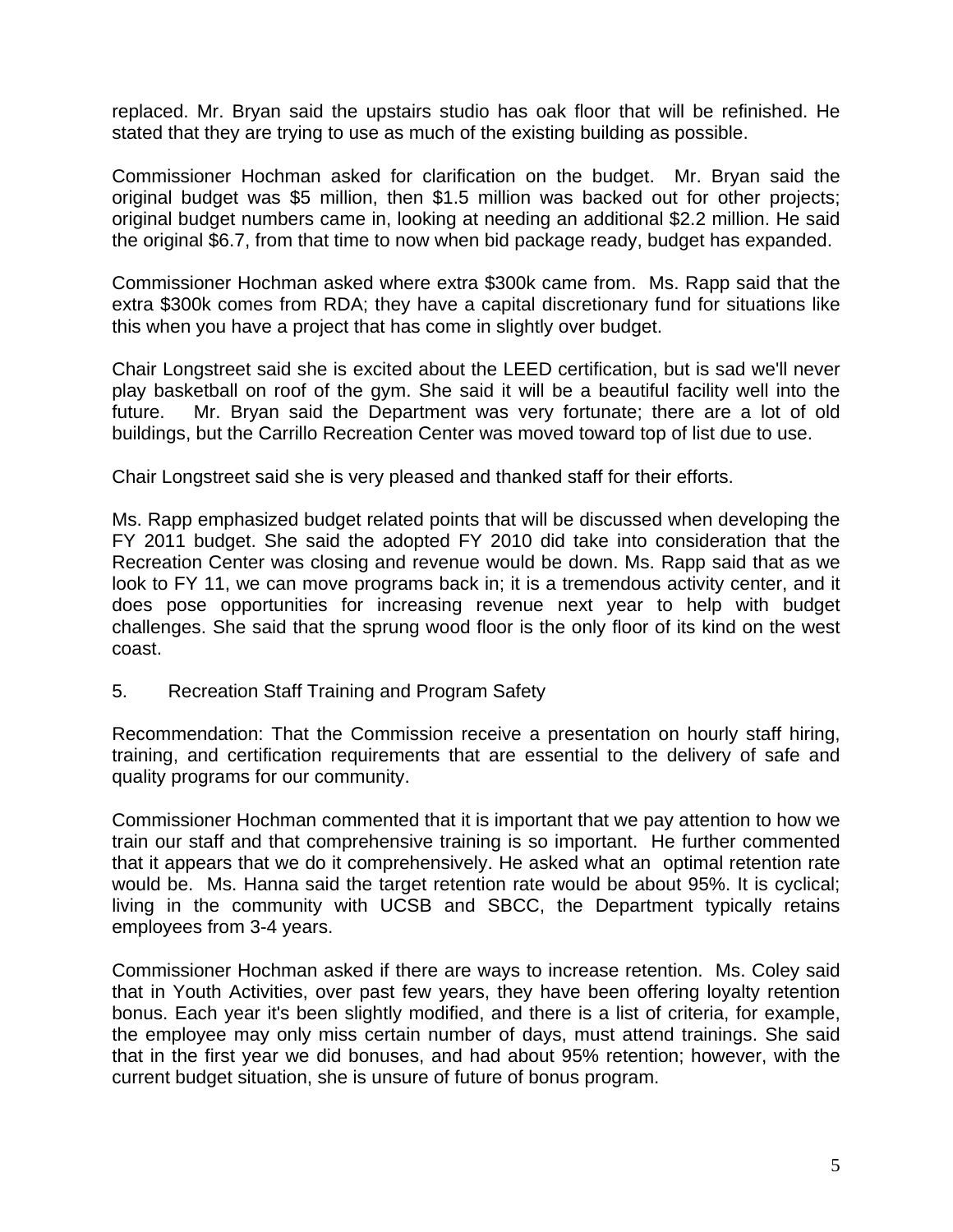Commissioner Hochman asked if the City des exit interviews so we know why they're not coming back. Ms. Hanna said yes, the City conducts exit interviews. She said that usually staff leave due to moving out of town. Ms. Hanna said that the Department does benefit from a lot of returning staff, and new staff can go to returning staff.

Commissioner Hochman said he is impressed with amount of training provided and said he values training, but it seems like a heavy load. He encouraged staff to continue to work on ways to keep high standards up, dovetail to spend less separate time training. Ms. Coley said that due to having to cut back on training hours, staff has already started planning more on site training; staff come in a 1/2 hour early, or stay 1/2 hour late. She said that may reduce the amounts of training.

Ms. Rapp said that maintaining high quality programs has always been a priority; if we can't do it safely, we won't do it. She said that investing in training is important.

Chair Longstreet commented on the different camps and said there is a breadth of different things going on. She said it is complicated, but the bottom line is how many kids served. She said the quality of instructors and camps are top notch.

# **OLD BUSINESS**

6. Parks and Recreation Budget

Recommendation: That the Commission set a date for a budget work session to address additional Fiscal Year 2010 budget reductions.

Ms. Rapp advised that this item and Neighborhood and Outreach Services will be on agenda each month, so we can talk about each item as we move forward during the year.

Ms. Rapp briefed that the Department has implemented the FY 2010 budget. She said many staff are concerned about changes to their workload, impacts of having less staff to work with, and we are all in the process of trying to figure out how we do what we do with what we have.

Ms. Rapp said that when Council adopted the budget, the acknowledged that revenue projections were already \$1.5 million shy of projection. That \$1.5 has now increased to about \$2.5 million. She said the State budget is proposed to be adopted on Friday, and the best we can tell is the proposed budget will have impacts on City. Ms. Rapp indicated that City Admin suggested a loss of \$6 million in RDA funds for the City, and \$1.5 million in gas tax revenues - part of our utility users tax (UUT), for P&R funds street tree maintenance and street maintenance for PW. She said she does not know if it's a one-year impact or ongoing, that will need to be determined as we learn more about state budget. She further said there is a possible loss of \$2.4 million in property taxes, depending on what happens with Prop 1A whether it's a loss or a loan. Ms. Rapp said City Dept Heads and City Admin will meet tomorrow and will be informed of what further reductions will need to be made to the current year budget. She said staff hopes to make recommendations to Council soon, possibly within three weeks.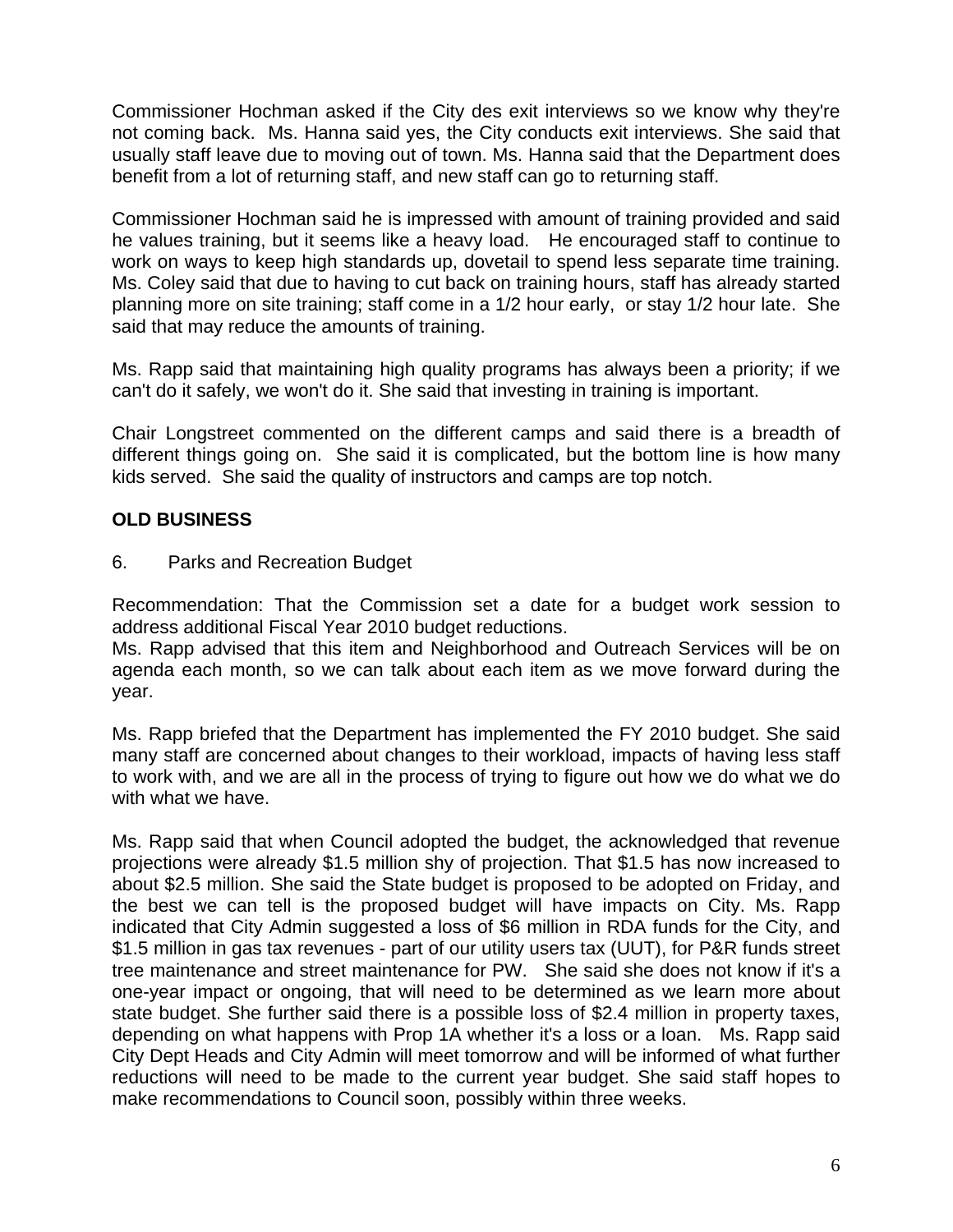Ms. Rapp said the City is expecting the number for next year to be worse that what was originally expected. She said staff wants the Commission to prioritize services. She said staff recommends the Commission schedule a budget work session, the first week of August, possibly August 5<sup>th</sup>, 3:30 p.m. at the Carrillo Recreation Center.

Ms. Rapp advised that the turnaround time for staff recommendations to Council will be very short. She said staff will develop some scenarios, and will want to make decisions that are implemented this year and carried into FY 11.

Commissioner Burns said that when the Commission first looked at the budget, there was a contingency list, but it sounds like we're beyond that. Ms. Rapp said yes, there was a contingency list, and some of those items may be looked at in addition to other things. She said the significance of impact is 25-30% reduction in services. Ms. Rapp said that everything is back on the table, and we need to think seriously about different programs and services, facilities, think out of the box. She said we will also be looking at program revenue.

Chair Longstreet commented that we are no longer just reducing, but cutting programs. She encouraged the other Commissioner to reflect on the budget and mission statement as they set priorities. She said they need to keep in mind how to best stay in shape for the future when there is growth, making sure we have a strong base to build from.

Commissioner Hochman said that as difficult as this is, it is important to look at this as a great opportunity to look at priorities, mission, and to re-envision what we are.

Chair Longstreet expressed concern for the employees who serve community, and said they are valuable people who are integral to what makes Santa Barbara a wonderful community.

Ms. Rapp encouraged the Commission to email her any ideas they might have saying every idea is a good idea. She said staff will really look at each one.

#### 7.Neighborhood and Outreach Services

Ms. Rapp said that moving Neighborhood and Outreach Services forward is important; there is a lot of community interest in where this is going. She talked about the subcommittee that will be meeting to move closer to develop a model for the neighborhood voice. She said that the subcommittee will consist of two Commissioners and two members of each of the three community center advisory committees. Commissioners Longstreet and Larimore-Hall will represent with Commission with Commissioner Longstreet Chairing the subcommittee. Ms. Rapp said that two members from other advisory committee have also been appointed thus far. She said that staff was looking at August 5, 2009, for that meeting, but budget takes priority, so that meeting will be scheduled for another date. Ms. Rapp said that If further reductions are as deep as anticipated it will impact what we're able to do with this model, but there are pieces of model are not driven by budget, like neighborhood voice and structures.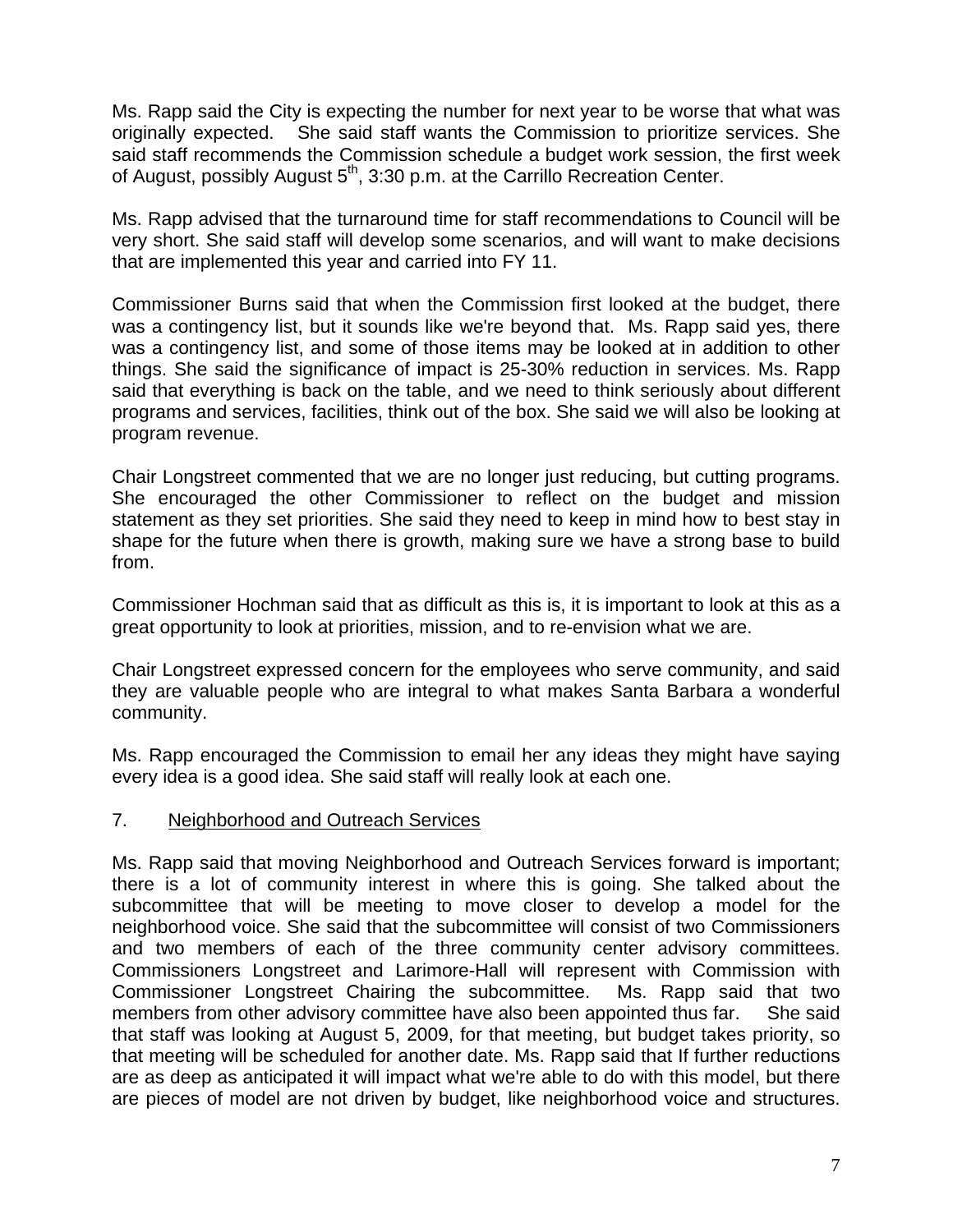She said staff will move forward with getting committee together and beginning the process, talking about priorities.

Mr. Velasquez stated that this new development is a positive step forward regardless of how the budget situation works out; it is a positive move for the community. He said they want to improve outreach to the under-served youth and teens, improve outcomes for families, enhance neighborhoods and preservation, and improve neighborhood pride and cohesion, and create a stronger and healthier community. Mr. Velasquez said that specifically this quarter they are trying to bring this change together.

Mr. Velasquez said he is proud to say they've maximized volunteer efforts available in the community, bringing together collaborative resources into the facilities we have. He highlighted things taking place, including youth, teen services and said there is a program in place to continue services though August 21st and complete summer activities. He said it is not as originally planned, but the do have a full program. Mr. Velasquez stated that the advisory Committee has been excited about the changes and plans to have an active part in the process.

Mr. Velasquez said the priority with youth is to provide employment, job readiness skills, and they are doing better than last year. He said that there are currently 20 young people working in the central library, some are working with neighborhood services, wastewater, and youth activities. Mr. Velasquez said that 38 young people are working under a stipend program, not a consistent everyday activity. He said that not all of them want a full- or part-time job throughout the summer. Mr. Velasquez talked about a special program at the airport where 12 young people are meeting with professional staff at learning about airport operations. He said that during the second phase these young people will go through ground flight school training, get to understand flight element, and possibly at end of program they'll get to go on a flight. Mr. Velasquez said that one student is teamed up with a TSA professional. He said these are example of stipend programs.

Chair Longstreet said she is glad to hear there are still so many youth employment activities.

Commissioner Burns asked where the Youth Council fits in. Mr. Velasquez said that two Youth Council members will be in on the discussion on how to move forward, and staff is hoping we'll begin to get an idea of how they'll be involved.

Commissioner Conner volunteered to take a couple youth up in a plane.

Chair Longstreet said she looks forward to moving program forward and meeting with subcommittee.

8.Six Month Report on New Commercial Activities Fee and Permit Policy for City Parks and Beaches

Recommendation: That the Commission receives a report on the implementation of the new Commercial Activities Fee and Permit Policy for City parks and beaches.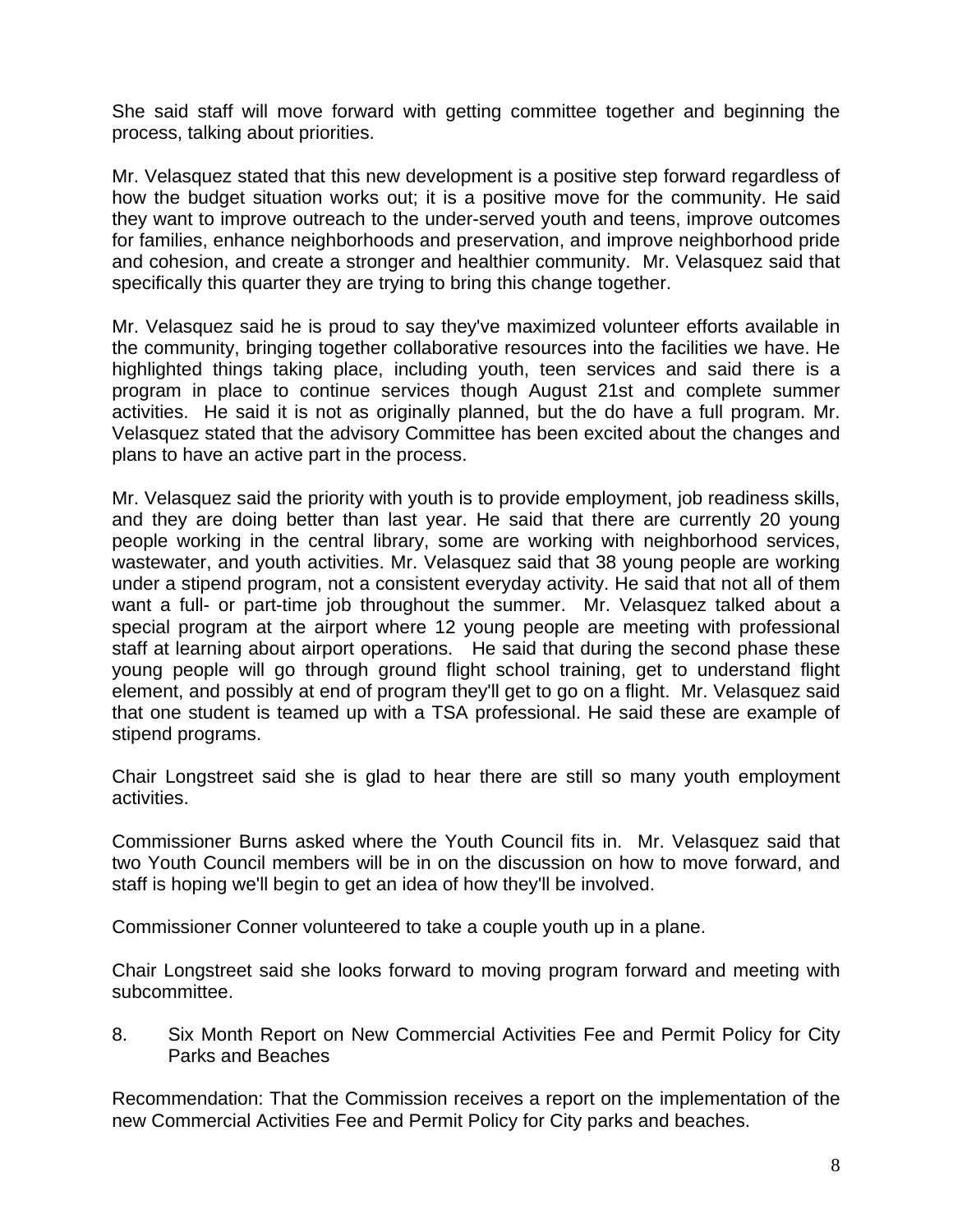Commissioner Hochman said he thinks the meeting where the fee schedule was brought to the Commission was a meeting he attended before he was on the Commission. He said that he recalls that a great deal of thought went into groups wondering if fees were acceptable, if businesses could stay in business. Commissioner Hochman asked whether the feedback staff is getting from the groups who are getting permits, indicate that fees are at the appropriate level, and is there any room to recommend a change.

Ms. Jang-Bardick responded saying that Issue has not been raised because all businesses present at that meeting have received permits. She said, however, that the Department has been approached by two businesses wanting to conduct mobile boot camps. Ms. Jang-Bardick said the commercial activities want to stay fresh and want to provide something new and different for their clientele, so two businesses have asked about moving camps from park to park. She said staff still needs to fully understand concept and discuss the challenge of greater impacts to parks. Ms. Jang-Bardick said staff intends to include businesses in the discussion, and perhaps at that time talk about changes in fees, but she does not think that's been an issue.

Commissioner Hochman clarified that there has not been any talk of any push back on the fees, so we know that at this time they are not too high.

Ms. Jang-Bardick said Commissioner Hochman is correct.

Commissioner Burns commented that the income for FY 2009 was \$9,500, and for FY 2009, it was \$16k, but, realistically the change didn't happen until January  $1<sup>st</sup>$ , so most of that increase is in the last 6 months. He stated that since the increase was only for 6 months, not entire year, next year we are looking at \$34k next year.

Ms. Jang-Bardick said Commissioner Burns is correct. She said that when the commercial activities realized that they needed permits, they obtained permits, so some of \$9500 is accounted for.

Chair Longstreet said she likes spreading people out; it is positive to parks to have these activities in them, permitted yes, but the more people doing positive, organized things, the safer the parks are. She said it benefits us in many ways, and she appreciates how that's played out.

Commissioner Burns asked for the people saying "we're just friends", has there been any thought of what should be done? He asked how much effort do we want to put out, what is the cost benefit?

Ms. Rapp said that she and Ms. Jang-Bardick has had discussions about that issue. She said the issue is challenged more by those purchasing permits, they see abusers, so yes we do need to approach it, and find a resolution. She said staff will be working with City Attorney. She said that Ms. Jang-Bardick has been doing a lot of work to connect people in park with what is found online, people promoting their programs. Ms. Rapp said yes, staff definitely will be looking at how to manage this part of this mobile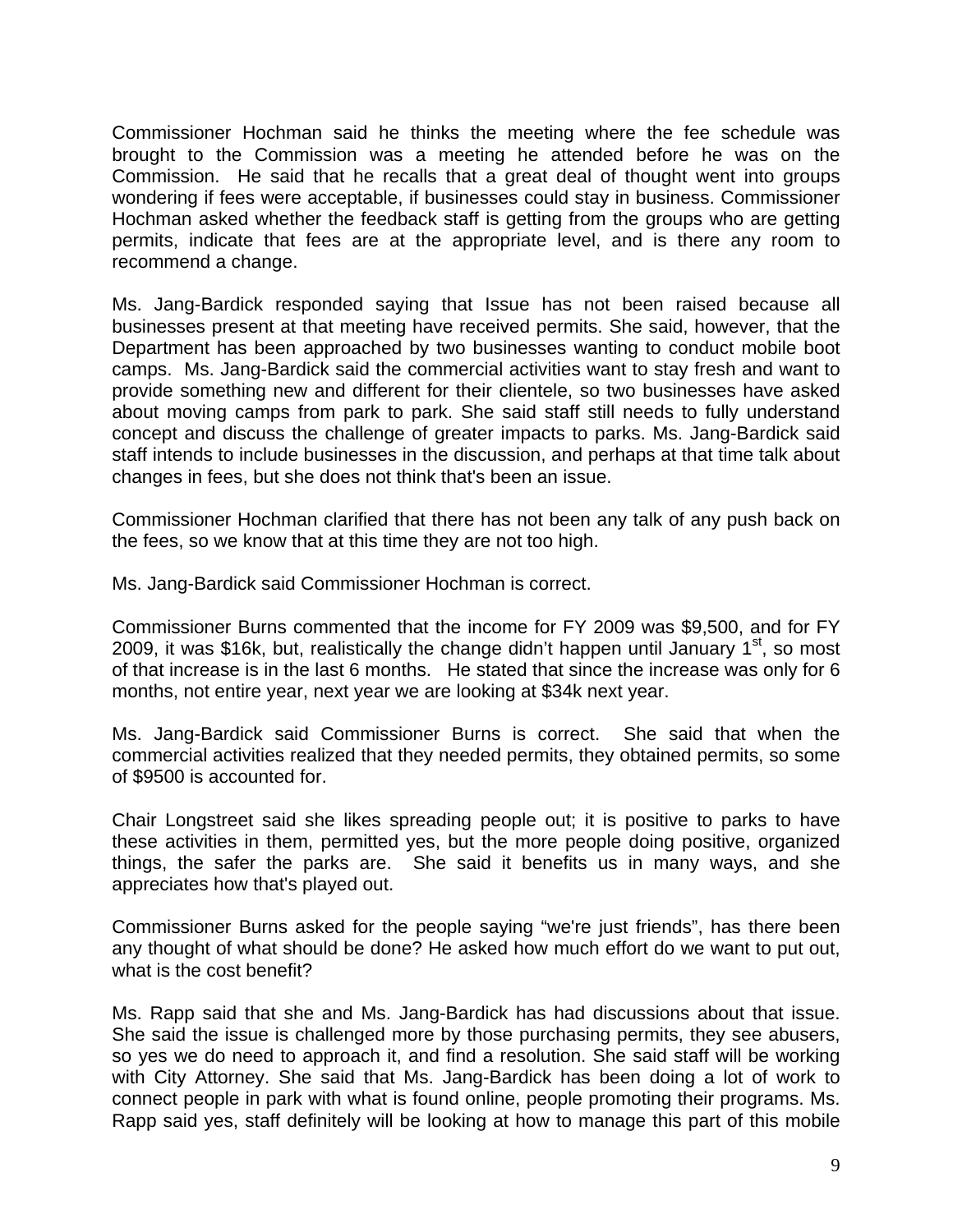fitness program. She further said that in today's economy, we want to be careful that we are achieving the right balance between helping small businesses be successful. Ms. Rapp said the outcome of having people active in parks is great, but there needs to be a balance with using public property for private gain. She said it has been successful thus far, and we have done a lot more than other communities. Ms. Rapp said the new revenue is going toward buying down some of the Department's budget reductions, so doesn't necessarily provide additional resources for implementing the program, which becomes a challenge. She said it has become an increased workload for Ms. Jang-Bardick, who has been working closely with park rangers and park monitors on monitoring.

Commissioner Hochman asked what the consequences are for a group discovered conducting business without permit. Ms. Rapp said that the Municipal Code states that you cannot conduct private business in a City property for private gain; if a business does not have a permit, they can receive a citation from a police officer or park ranger.

Commissioner Hochman asked if there are fines or possible court involvement. Ms. Rapp said yes.

Commissioner Conner asked whether if people are conducting exercise in an area not delineated, and if it's not on list of waterfront, has that been specified as an area. She said that she walks at 6:30 a.m. on Shoreline, and sees a group of people meeting by BBQs, on the west side of Leadbetter in grassy area. She asked if that group is not mentioned, does that mean they're not paying.

Ms. Jang-Bardick said not necessarily; she said there is a have a mom's fitness class, area they're in the Shoreline west location. Ms. Jang-Bardick said it sounds as if what Commissioner Conner is referring to is an unpermitted activity, and she would follow-up on it.

## **NEW BUSINESS**

#### 9. Annual Advisory Committee Reports

Recommendation: That the Commission receive the Annual Advisory Committee Reports.

Ms. Rapp advised that staff has been developing recommendations for advisory committees being dissolved or suspended, and will bring a those recommendations to the Commission in August. She said that in reviewing the Annual Advisory Committee reports, it is apparent which ones are not working effectively now, or don't need to be in format any longer. Ms. Rapp said staff is recommending action be taken on the following advisory committees: Active Adults, Adapted, Aquatics, Douglas Family Preserve Technical, Franceschi Park, Skaters Point, and Tennis. She said that the Understand three community center advisory committees and youth council, will be discussed as part of Neighborhood and Outreach Services in a separate process. She said the intent to see whether it is possible to reduce the number of Brown Act committees, reduce workload, but retain ability to have community input.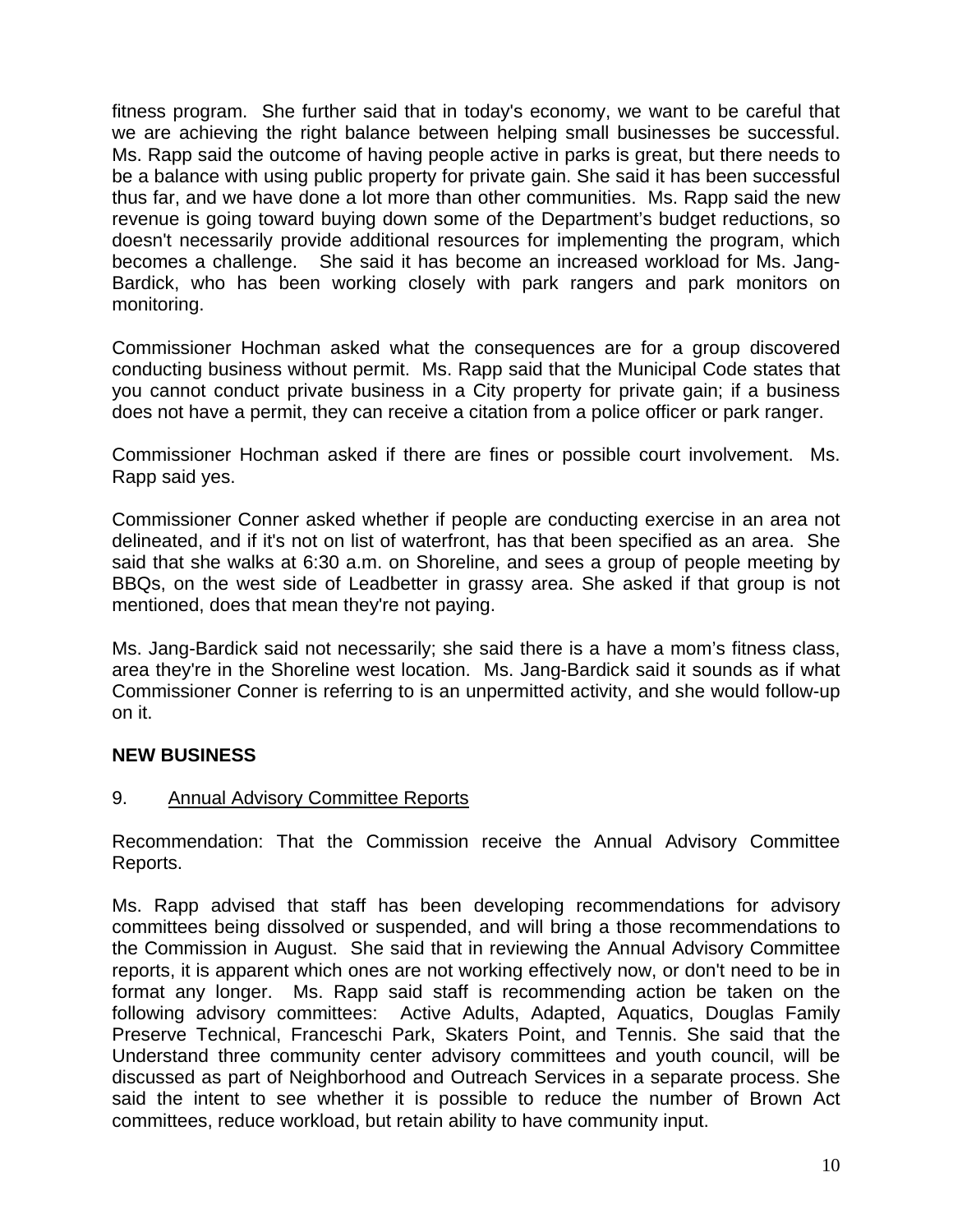Chair Longstreet commented that the Douglas Family Preserve Technical Advisory Committee discussed dissolving that committee. She said it is complicated for the advisory groups to look at it, but they bring up good points. Ms. Longstreet said she thinks the Commission needs to keep a dialogue open with the groups. She further encouraged the Commission liaisons to meet with groups to hear what they think about it.

Commissioner Burns commented that he wasn't aware the Skaters Point Advisory Committee existed. He further said he felt the Youth Council had more active part in it than he thought. He asked what direction that committee might they be taking.

Ms. McCaffrey said that the Skaters Point Advisory Committee was established in 2006, when concerns regarding youth safely using the skate park were raised. She provided a brief background on why the Committee was established and said that the committee met for about a year. Ms. McCaffrey advised that since the City was not going to build a new skate park, there was no work to hold the Committee's interest, and she had a difficult time maintaining a quorum for the meetings. Ms. McCaffrey said that staff recommends the Committee be converted to ad hoc committee and reformed when there is a project they can work on.

Ms. Rapp said the skate park facility is operating in a way it was designed to—it was never designed to be a supervised facility. She said it is not feasible to be supervised without requiring three to four staff to effectively contain the environment, and that is not financially feasible. Ms. Rapp said the skate park has some issues, and the next step will be to come back to the Commission to tackle. Ms. Rapp said that the goal of the advisory committee was to have youth, adult skaters, skate shop rep, get together to talk about addressing use issues; however, the Committee couldn't be sustained. She said the Youth council was involved in fundraising and design, but has not been involved in operation.

Commissioner Burns stated that he is the liaison to the Arts and Crafts Show Advisory Committee and they have indicated that at times the skater park causes problems.

Ms. Rapp said there are also safety issues, and staff gets a lot of information and videos from arts & crafts vendors and others. She said that part of it is design, part of it is location – there are many contributing factors. Ms. Rapp said the park is designed to be unsupervised, drop-in facility, but some people in the community want a controlled facility, only allowing activities on signage.

Chair Longstreet commented that the area the skate park is currently located was not the first choice; there were conflicting interests in the area, at the time it was built. She said that once you start monitoring the facility, you accept liability. Ms. Longstreet stated that the skate park is a "use at your own risk" facility, made for a certain level of skater.

Ms. Rapp stated that the greatest challenge aside from location is how its designed. She said that last wee she met with Parks and Recreation staff from other communities, and other skate parks are ones that are designed to be contained and controlled. Ms.